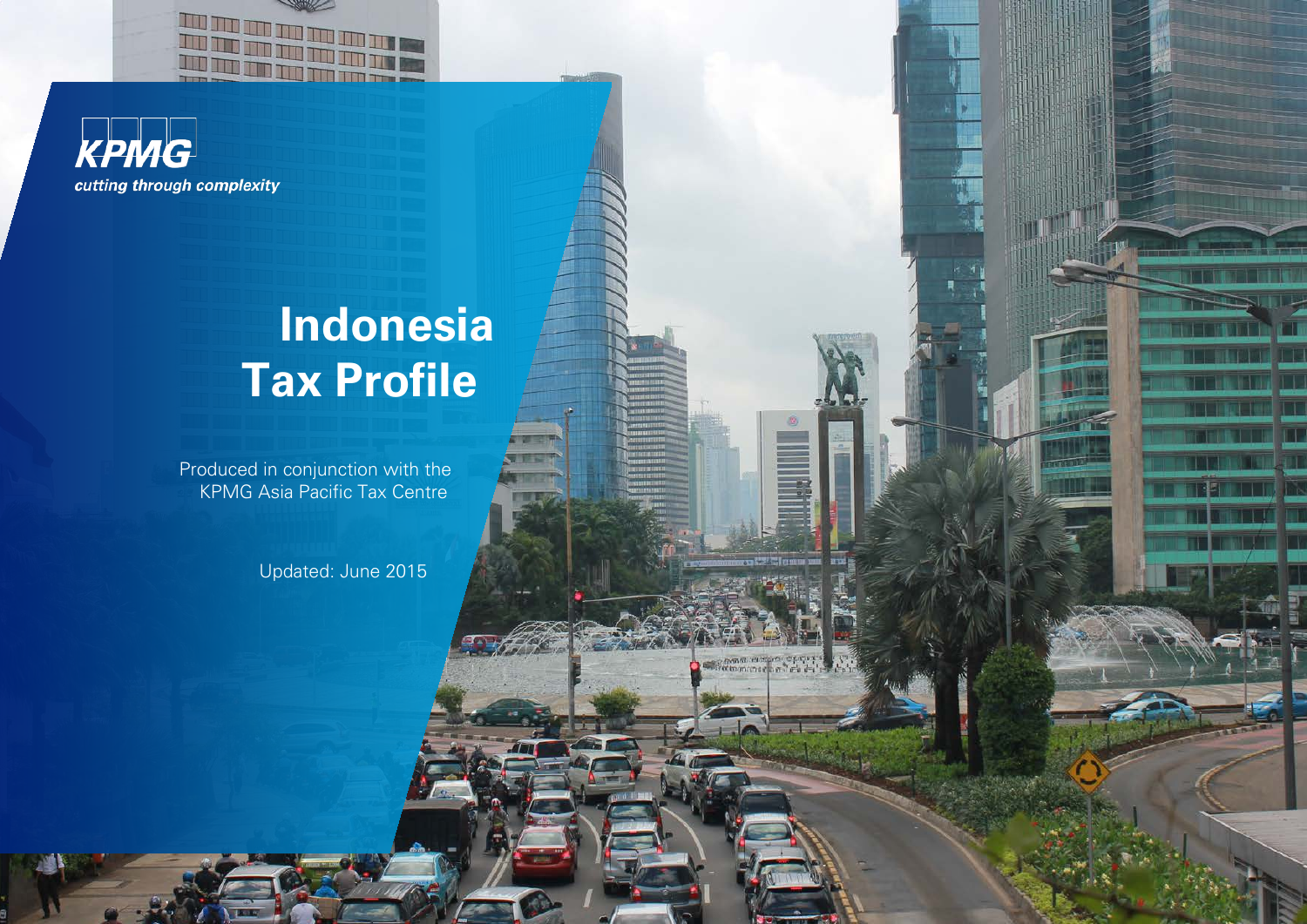### **Contents**

| 1                       | <b>Corporate Income Tax</b>                                        |    |
|-------------------------|--------------------------------------------------------------------|----|
| $\overline{2}$          | <b>International Treaties for the Avoidance of Double Taxation</b> | 6  |
| $\mathbf{3}$            | <b>Indirect Tax (e.g. VAT/GST)</b>                                 | 7  |
| $\overline{\mathbf{4}}$ | <b>Personal taxation</b>                                           | 8  |
| 5                       | <b>Other Taxes</b>                                                 | 9  |
| 6                       | <b>Free Trade Agreements</b>                                       | 10 |
| $\overline{\mathbf{z}}$ | <b>Tax Authority</b>                                               | 11 |

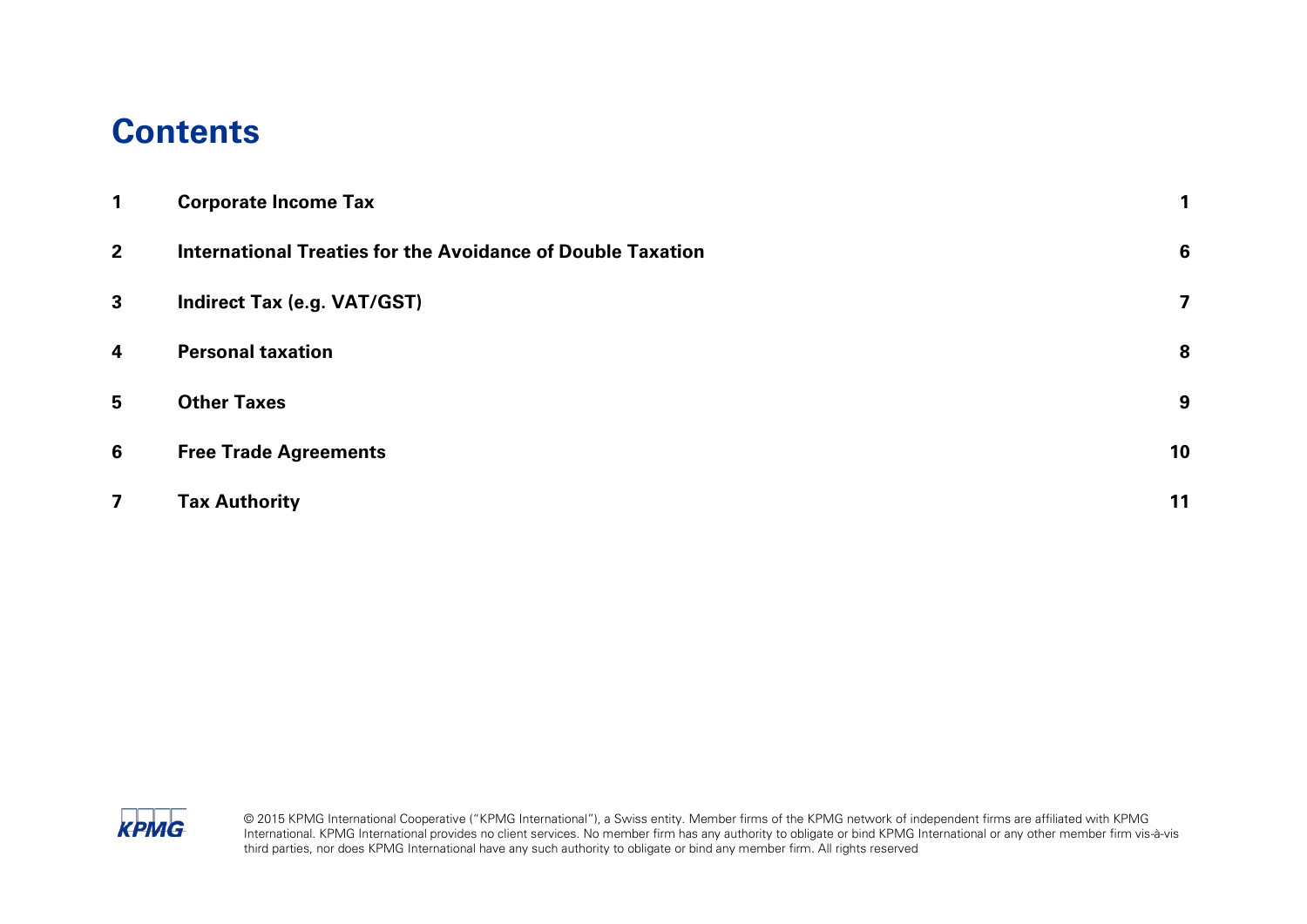## <span id="page-2-0"></span>**1 Corporate Income Tax**

| <b>Corporate Income Tax</b>                          | Income tax                                                                                                                                                                                                                                                                                                                                                                                                                                                |
|------------------------------------------------------|-----------------------------------------------------------------------------------------------------------------------------------------------------------------------------------------------------------------------------------------------------------------------------------------------------------------------------------------------------------------------------------------------------------------------------------------------------------|
| <b>Tax Rate</b>                                      | The corporate tax rate is 25 percent.                                                                                                                                                                                                                                                                                                                                                                                                                     |
|                                                      | Listed companies which meet certain conditions are eligible for a five percent reduction in the corporate tax rate.                                                                                                                                                                                                                                                                                                                                       |
|                                                      | A company with gross turnover of less than IDR 50 billion (approximately USD 5.5 million) is eligible for a 50 percent<br>reduction in the corporate tax rate on the proportion of taxable income which results when IDR 4.8 billion is divided by<br>the gross annual turnover. Where gross turnover is below IDR 4.8 billion, the reduction applies on all taxable income.                                                                              |
| <b>Residence</b>                                     | A company will be resident in Indonesia if it is incorporated in Indonesia.                                                                                                                                                                                                                                                                                                                                                                               |
|                                                      | Non-resident companies are those which are incorporated overseas, but receive or accrue income from Indonesia. Non-<br>residents are obliged to register for tax purposes if they have a permanent establishment (PE) in Indonesia.                                                                                                                                                                                                                       |
|                                                      | Representative Offices of foreign companies are also required to register as taxpayers, even though they may not be a<br>PE. This is necessary as the Representative Office will have to withhold tax on payments to employees and third parties<br>and lodge relevant tax returns.                                                                                                                                                                       |
| <b>Compliance requirements</b>                       | Companies are required to self-assess and lodge annual corporate income tax returns. The annual corporate tax returns<br>must be lodged with the relevant Tax Office within four months after the end of the calendar year or tax year, and this<br>deadline may be extended for two months by notifying the Director General of Taxation.                                                                                                                |
| <b>International Withholding Tax</b><br><b>Rates</b> | Withholding tax is imposed at 20 percent on various amounts payable to non-residents (e.g. dividends, interest and<br>royalties), unless the non-resident has a permanent establishment in Indonesia, whereby the rates applicable to<br>payments to residents apply.                                                                                                                                                                                     |
|                                                      | The withholding tax rate may be reduced where the foreign resident is exempt or eligible for a reduced rate by virtue of a<br>tax treaty. In order to qualify for any relief under a relevant tax treaty, non-residents must provide a certificate from the<br>tax authority in their country of residence (Form DGT1 for most taxpayers). In most cases, the withholding liability arises<br>when the expense is incurred, not when the payment is made. |
|                                                      | Permanent Establishment's of foreign enterprises are also subject to an additional 20 percent Branch Profits tax on their<br>after-tax income, unless eligible for a reduced rate by virtue of a tax treaty.                                                                                                                                                                                                                                              |

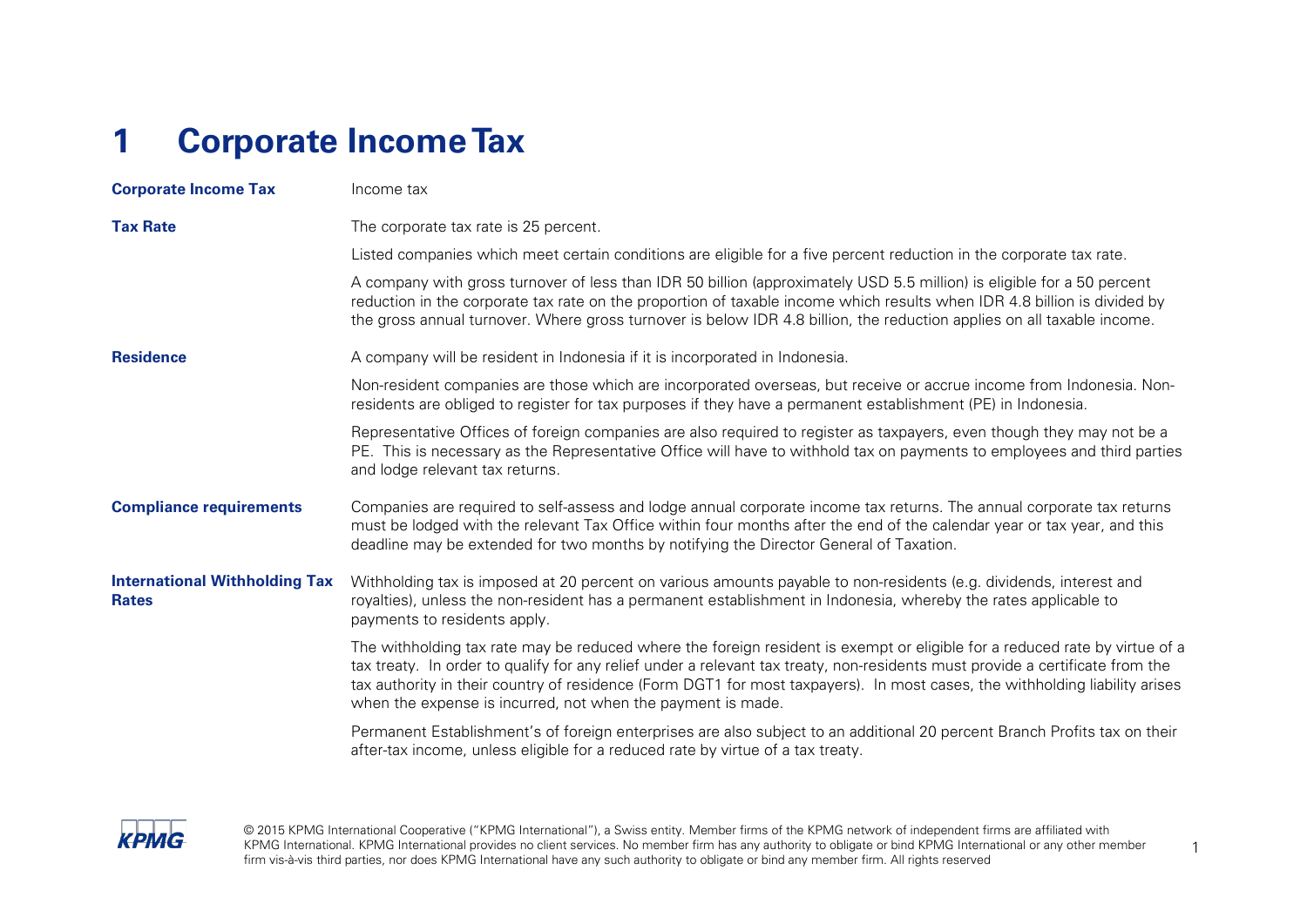| <b>Holding rules</b>                       | Dividends paid from an Indonesian resident subsidiary to a non-resident parent will be subject to 20 percent withholding<br>tax or a reduced rate if the non-resident parent resides in a tax treaty country and can meet the requirements to utilize<br>the tax treaty provisions.                                                                                                                                                                                                                                                                                             |
|--------------------------------------------|---------------------------------------------------------------------------------------------------------------------------------------------------------------------------------------------------------------------------------------------------------------------------------------------------------------------------------------------------------------------------------------------------------------------------------------------------------------------------------------------------------------------------------------------------------------------------------|
|                                            | Capital gains, regardless of the reason for the disposal of the asset, are taxable.                                                                                                                                                                                                                                                                                                                                                                                                                                                                                             |
|                                            | Certain tax treaties provide an exemption on capital gains on the sale of unlisted shares by the non-resident shareholders,<br>provided that Form DGT-1 is available. In the case that no exemption is available, the sale of unlisted shares is subject to<br>five percent withholding tax on the total transaction value (gross proceeds) and in this case, an independent appraisal<br>report is required to demonstrate that the transaction value is an arms-length price.                                                                                                 |
| <b>Tax Losses</b>                          | Losses can be carried forward for a period of five years. However, in certain circumstances this may be extended to 10<br>years under special facilities available for certain regions and/or industries.                                                                                                                                                                                                                                                                                                                                                                       |
|                                            | Changes in shareholders do not affect the validity of the carried forward losses. Capital losses are treated the same as<br>operating losses provided that the losses are reasonable based on sound market practice. No foreign losses can be<br>included in the tax computation.                                                                                                                                                                                                                                                                                               |
|                                            | There are no loss carry back provisions in Indonesian tax law.                                                                                                                                                                                                                                                                                                                                                                                                                                                                                                                  |
| <b>Tax Consolidation / Group</b><br>relief | No provision exists for grouping or consolidation under Indonesian law.                                                                                                                                                                                                                                                                                                                                                                                                                                                                                                         |
| <b>Transfer of listed shares</b>           | Transfers of shares listed on the Indonesian stock exchange are subject to a final transfer tax of 0.1 percent. Founder<br>shares are subject to an additional final tax of 0.5 percent on listing.                                                                                                                                                                                                                                                                                                                                                                             |
| <b>Transfer of assets</b>                  | On the transfer of title of land and buildings, five percent income tax (final) and five percent title transfer tax will apply.                                                                                                                                                                                                                                                                                                                                                                                                                                                 |
| <b>CFC rules</b>                           | Indonesia has a CFC regime.                                                                                                                                                                                                                                                                                                                                                                                                                                                                                                                                                     |
|                                            | A CFC is defined as a foreign unlisted corporation in which an Indonesian resident individual or corporate shareholders,<br>either individually or as a group, hold 50 percent or more of the total paid in capital. Listed corporations are not CFCs. The<br>Indonesian shareholders shall be deemed to receive dividends within four months after filing the tax return; or seven<br>months after the end of the fiscal year where there is no obligation to file an annual tax return, or there is no specific<br>deadline of filing in the country of residence of the CFC. |

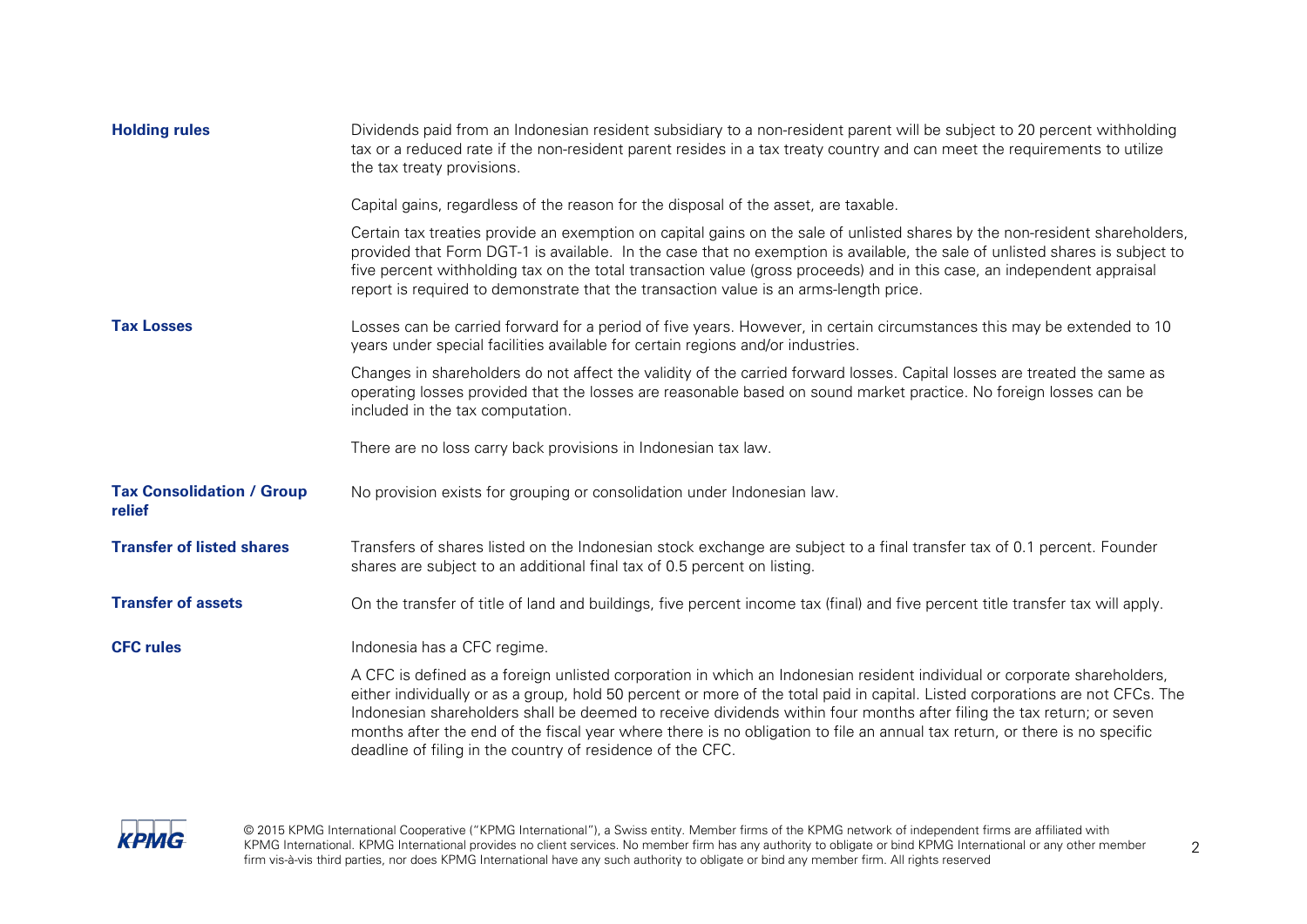| <b>Transfer Pricing</b>                       | Indonesia has transfer pricing provisions.                                                                                                                                                                                                                                                                                                                                                                          |
|-----------------------------------------------|---------------------------------------------------------------------------------------------------------------------------------------------------------------------------------------------------------------------------------------------------------------------------------------------------------------------------------------------------------------------------------------------------------------------|
|                                               | Where the tax authority considers that transactions have not been conducted at arm's length due to the existence of a<br>"special relationship" between the parties, the consideration paid may be adjusted. The tax authority's power extends to<br>all domestic and cross border transactions.                                                                                                                    |
|                                               | The limited regulations/guidelines which have been issued with regard to transfer pricing are now largely in line with the<br>2010 OECD Transfer Pricing Guidelines, although guidance to auditors and the rules prior to November 2011 suggest that<br>a hierarchical approach should be taken to the selection of methodology, and the limited nature of the OECD Guidelines<br>allows for broad interpretations. |
|                                               | The Indonesian Tax Office (ITO) may enter into Advance Pricing Agreements (APA) on prices with companies and other<br>tax jurisdictions under certain cases and requirements.                                                                                                                                                                                                                                       |
|                                               | Mutual Agreement Procedure (MAP) applications can be processed simultaneously with a taxpayer's submission of an<br>objection, appeal, or application for the reduction or cancellation of a tax assessment notice.                                                                                                                                                                                                 |
| <b>Thin Capitalisation</b>                    | Where a "special relationship" exists between parties, interest may be disallowed as a deduction where such charges<br>are considered excessive, such as interest rates in excess of commercial rates. Interest-free loans from shareholders<br>may, in certain cases, create a risk of deemed interest being imposed, giving rise to withholding tax obligations for the<br>borrower.                              |
|                                               | The law allows the tax authority to issue a decree defining the maximum ratio of debt to equity in determining deductible<br>interest. However, such a decree has not yet been finalised (the draft proposal was for a 5:1 ratio). Special rules on tax<br>deductibility of interest apply in the mining, and oil and gas sectors.                                                                                  |
| <b>General Anti-avoidance</b>                 | No general anti-avoidance rules apply other than mentioned above.                                                                                                                                                                                                                                                                                                                                                   |
| <b>Anti-treaty shopping</b>                   | To utilize the tax treaty provisions, a non-resident must confirm in Form DGT-1 (for non-resident banks, they must use<br>Form DGT-2) that the transaction has economic substance and is not solely designed to take advantage of tax treaty<br>benefits.                                                                                                                                                           |
| <b>Other specific anti-avoidance</b><br>rules | No other specific anti-avoidance regimes rules apply.                                                                                                                                                                                                                                                                                                                                                               |
| <b>Rulings</b>                                | Indonesia has a ruling system in place. However, tax rulings are not generally published, and are only applicable to the<br>relevant tax payer that requested such ruling.                                                                                                                                                                                                                                          |

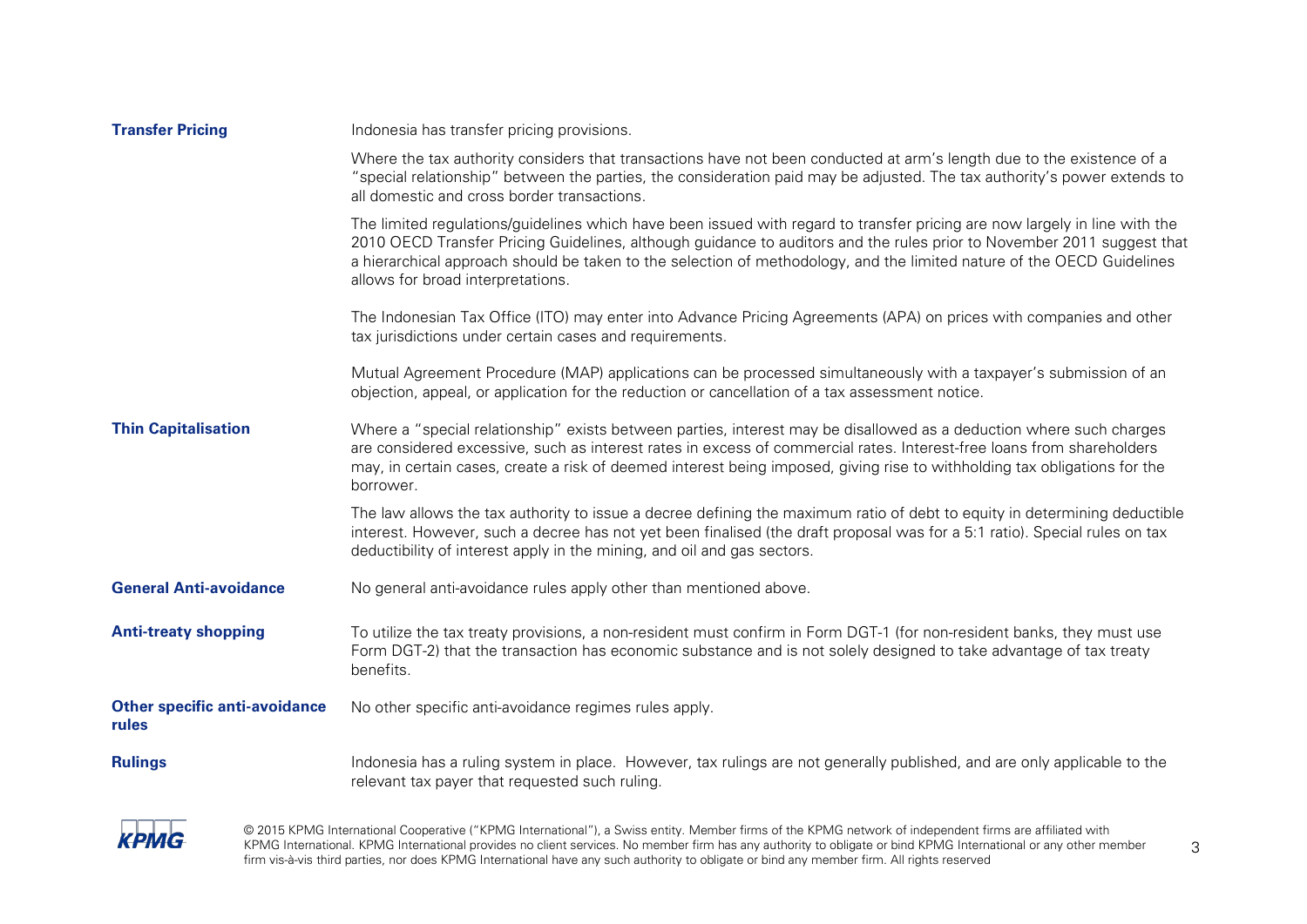| <b>Intellectual Property</b><br><b>Incentives</b>                | None                                                                                                                                                                                                                                                                                                                                                                                                                                                                                                                                                |
|------------------------------------------------------------------|-----------------------------------------------------------------------------------------------------------------------------------------------------------------------------------------------------------------------------------------------------------------------------------------------------------------------------------------------------------------------------------------------------------------------------------------------------------------------------------------------------------------------------------------------------|
| <b>R&amp;D Incentives</b>                                        | Research and development undertaken in Indonesia is deductible expenditure.                                                                                                                                                                                                                                                                                                                                                                                                                                                                         |
| <b>Other incentives</b>                                          | Other tax incentives are available for certain entities in specific industries, including:                                                                                                                                                                                                                                                                                                                                                                                                                                                          |
|                                                                  | $\blacksquare$ Tax holidays                                                                                                                                                                                                                                                                                                                                                                                                                                                                                                                         |
|                                                                  | Tax exemptions for certain transactions, e.g. merger and spin-off, and newly established foreign owned company<br>п.                                                                                                                                                                                                                                                                                                                                                                                                                                |
|                                                                  | Income tax relief on investment in certain business and/or certain regions in the form of additional deductions,<br>$\blacksquare$<br>accelerated tax depreciation, and extended loss carry forward periods.                                                                                                                                                                                                                                                                                                                                        |
| <b>Hybrid Instruments</b>                                        | The treatment of hybrid instruments for tax purposes will generally follow the accounting treatment, and the related tax<br>obligations will be determined based on such accounting treatment.                                                                                                                                                                                                                                                                                                                                                      |
| <b>Hybrid entities</b>                                           | There are no specific rules that apply to hybrid entities in Indonesia.                                                                                                                                                                                                                                                                                                                                                                                                                                                                             |
| <b>Special tax regimes for</b><br>specific industries or sectors | As of May 2015, income tax relief is available for investments in 24 selected sectors (66 sub-sectors) and/or 16 selected<br>sectors in selected locations (77 sub-sectors). The selected business sectors are economic sectors that have high<br>priority on a national scale, particularly in respect of boosting exports. The selected regions are remote regions, which<br>are economically potentially worthy of development, but whose economic infrastructure is generally inadequate, and<br>where access by public transport is difficult. |

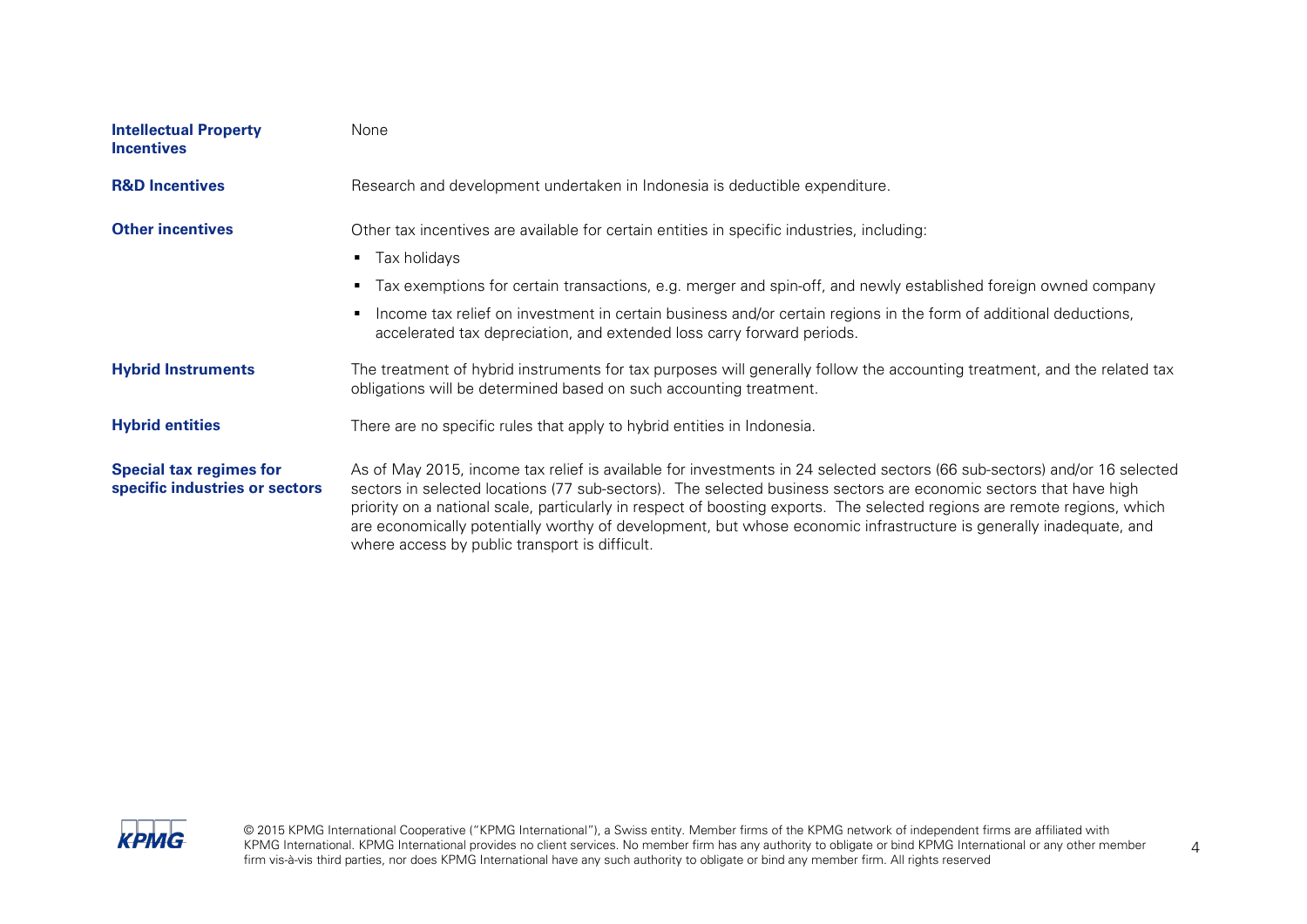#### **Related Business Factors** Forms of legal entities typically used for conducting business

Limited liability companies are the typical legal entity used for conducting business in Indonesia. A limited liability company with a foreign shareholder(s), known as PMA Companies, are the only form permitted under the Foreign Investment Law.

A PMA Company is currently not allowed to be a pure holding company. Indonesian residents can establish regular limited liability companies ("PT Biasa" or "PT PMDN") to hold offshore investments. These companies are allowed to be established as pure holding companies.

#### Capital requirements for establishing a legal entity

There is no general capital requirement for establishing a legal entity. Rather, the Indonesia Investment Co-ordinating Board ("BKPM") will assess each entity on its facts and circumstances and set a minimum capital requirement for establishing that particular entity. However, there must be a debt to equity ratio of 3:1 on the investment amount.

In practice, as a general guide, the BKPM will require a minimum of USD250,000 of share capital for establishing a service company.

#### Other local requirements for establishing a legal entity

Foreigners are generally permitted to invest with no restriction on the maximum size of the investment, the source of funds (subject to 3:1 debt to equity ratio) or whether the products are destined for export or the domestic market.

However, there are certain industry sectors which are closed or restricted to limited foreign investment ownership (must have a local partner) on the Investment Negative List.

#### Foreign exchange control rules

There are no foreign exchange restrictions in Indonesia, but there are some administrative reporting requirements for transfers exceeding USD10,000 (disclosure of the underlying transaction of this transfer).

#### Use of Indonesian Rupiah ("IDR") for transactions in Indonesia

Unlike before where a foreign currency could be used in invoices (normally the USD), as of 1 July 2015, it is mandatory to use IDR for all transactions (either cash or non-cash settlements) conducted in the territory of Indonesia. There are certain limited exceptions for this requirement.

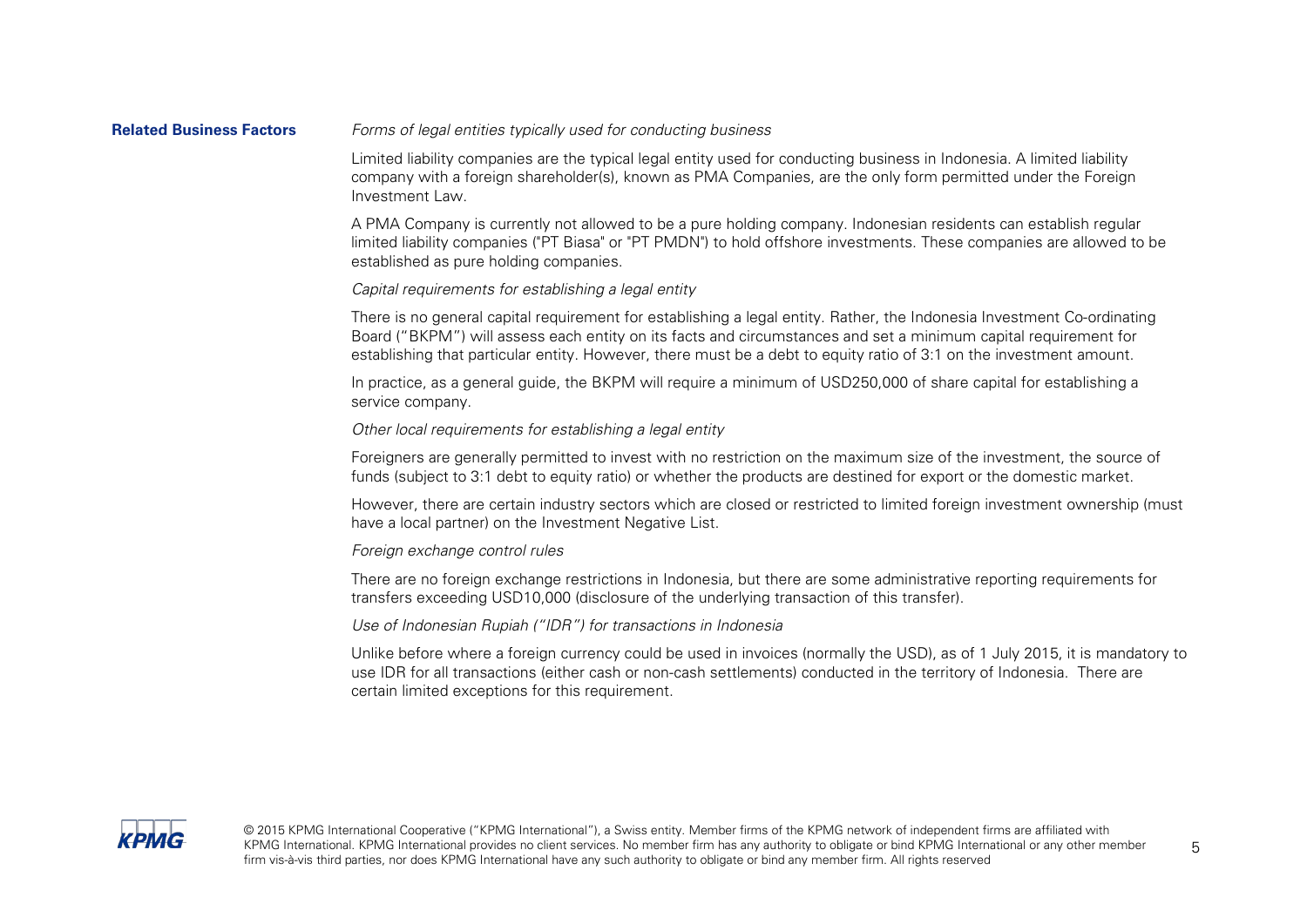### <span id="page-7-0"></span>**2 International Treaties for the Avoidance of Double Taxation**

| <b>In Force</b> | Algeria         | India                                | Poland          | Turkey               |
|-----------------|-----------------|--------------------------------------|-----------------|----------------------|
|                 | Australia       | Iran                                 | Portugal        | Ukraine              |
|                 | Austria         | Italy                                | Qatar           | United Arab E        |
|                 | Bangladesh      | Japan                                | Romania         | United Kingdo        |
|                 | Belgium         | Jordan                               | Russia          | <b>United States</b> |
|                 | <b>Brunei</b>   | Korea (Democratic People's Republic) | Seychelles      | Uzbekistan           |
|                 | <b>Bulgaria</b> | Korea (Republic of)                  | Singapore       | Venezuela            |
|                 | Canada          | Kuwait                               | Slovak Republic | Vietnam              |
|                 | China           | Luxembourg                           | South Africa    |                      |
|                 | Croatia         | Malaysia                             | Spain           |                      |
|                 | Czech Republic  | Mexico                               | Sri Lanka       |                      |
|                 | Denmark         | Mongolia                             | Sudan           |                      |
|                 | Egypt           | Morocco                              | Sweden          |                      |
|                 | Finland         | Netherlands                          | Switzerland     |                      |
|                 | France          | New Zealand                          | Syria           |                      |
|                 | Germany         | Norway                               | Taiwan          |                      |
|                 | Hong Kong       | Pakistan                             | Thailand        |                      |
|                 | Hungary         | Philippines                          | Tunisia         |                      |

**United Arab Emirates United Kingdom** 

Source:<http://www.pajak.go.id/>

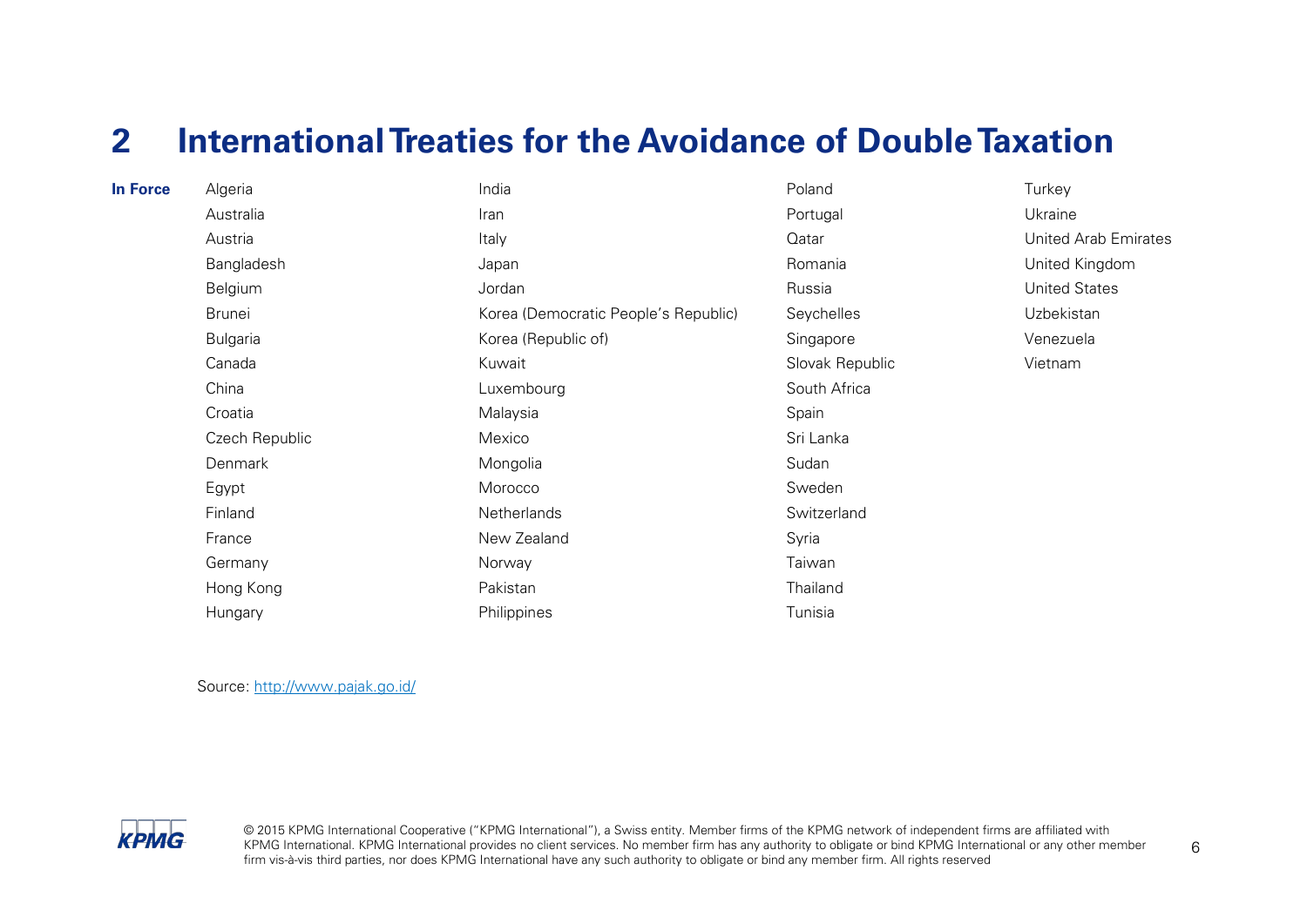## <span id="page-8-0"></span>**3 Indirect Tax (e.g. VAT/GST)**

| <b>Indirect Tax</b>        | Value Added Tax (VAT)                                                                                                                                                                                                                                                                                                                                                                |
|----------------------------|--------------------------------------------------------------------------------------------------------------------------------------------------------------------------------------------------------------------------------------------------------------------------------------------------------------------------------------------------------------------------------------|
| <b>Standard Rate</b>       | The standard rate of VAT in Indonesia is 10 percent and applies to goods, services and imports into Indonesia.                                                                                                                                                                                                                                                                       |
|                            | Exports of goods are subject to zero percent VAT, however only certain exports of services are entitled to zero percent<br>VAT, i.e. subcontracting services, repair and maintenance services attached to movable goods utilized outside of the<br>Indonesian customs area and construction services attached to immovable goods situated outside of the Indonesian<br>customs area. |
| <b>Further information</b> | For more detailed information regarding the VAT in Indonesia, refer to:                                                                                                                                                                                                                                                                                                              |
|                            | <b>KPMG Asia Pacific Indirect Tax Guide</b>                                                                                                                                                                                                                                                                                                                                          |

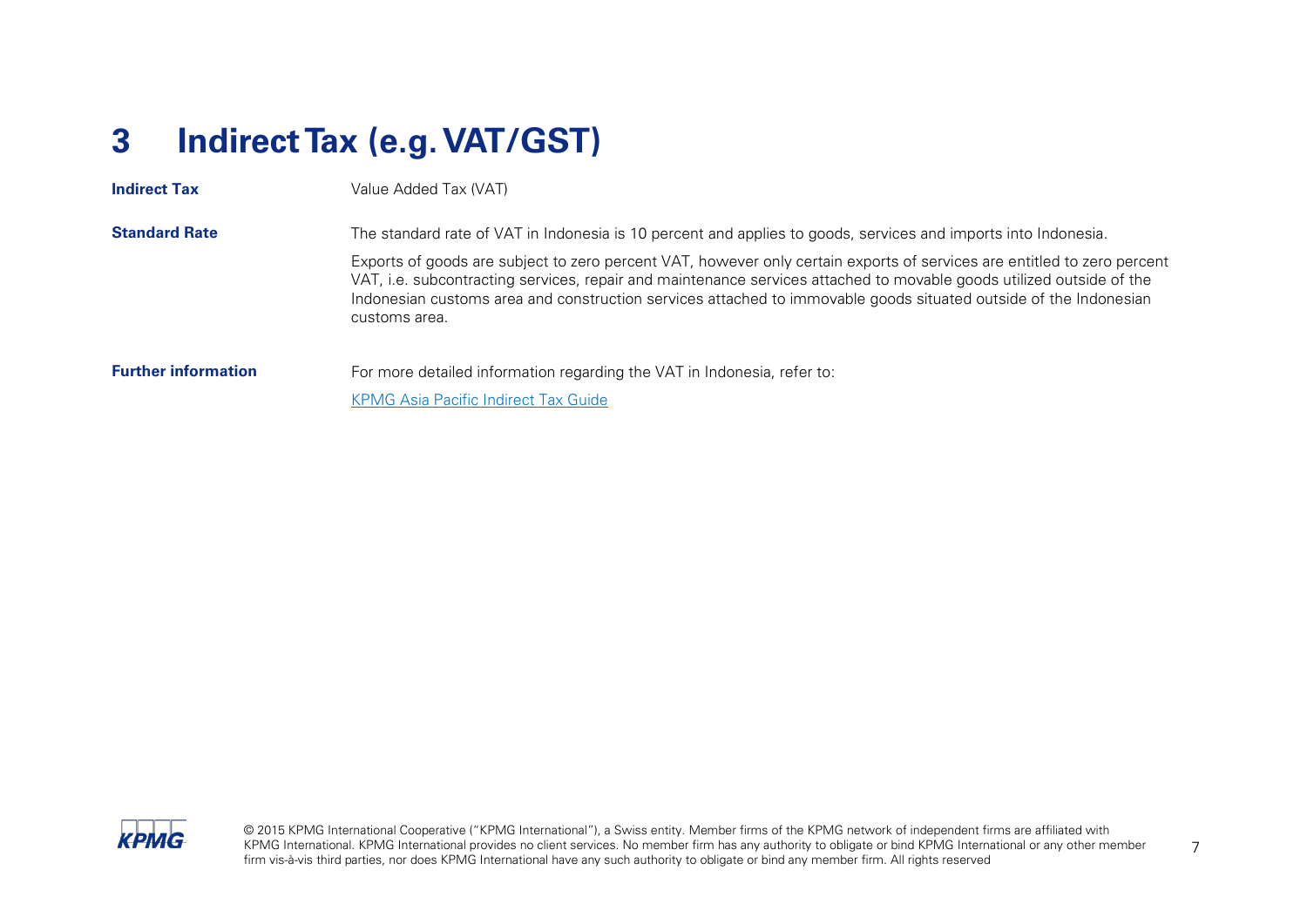### <span id="page-9-0"></span>**4 Personal taxation**

| <b>Income Tax</b>          | Personal tax                                                                                                                                                                                                                                                                                                                                                                                                                                                                                                                                                                                                                                        |
|----------------------------|-----------------------------------------------------------------------------------------------------------------------------------------------------------------------------------------------------------------------------------------------------------------------------------------------------------------------------------------------------------------------------------------------------------------------------------------------------------------------------------------------------------------------------------------------------------------------------------------------------------------------------------------------------|
| <b>Top Rate</b>            | The top marginal personal tax rate is 30 percent and applies to taxable income exceeding IDR 500 million.                                                                                                                                                                                                                                                                                                                                                                                                                                                                                                                                           |
| <b>Social Security</b>     | Healthcare Insurance, managed by the newly established Healthcare and Social Security Agency (Badan Penyelenggara<br>Jaminan Sosial Kesehatan or "BPJS Kesehatan"), previously Social Security Agency (Jamsostek), requires the following<br>contributions:                                                                                                                                                                                                                                                                                                                                                                                         |
|                            | Employer's contribution: 4 percent up to maximum IDR 189,000<br>Employee's contribution: 0.5 percent up to maximum IDR 23,625 (starting 1 July 2015 onwards this contribution<br>would be 1 percent up to maximum IDR 47,250                                                                                                                                                                                                                                                                                                                                                                                                                        |
|                            | The above rates are applied to basic salary and fixed allowances up to a maximum of IDR 4,725,000 per month.                                                                                                                                                                                                                                                                                                                                                                                                                                                                                                                                        |
|                            | We are still waiting for regulations regarding implementation and expatriate participation. The previously issued Minister<br>of Manpower and Transmigration Regulation No. PER.02/MEN/XII/2004 states that employers do not have an obligation<br>to register expatriates in Jamsostek as long as the expatriates already have similar coverage in their home country. We<br>are looking forward to hearing further clarification of whether any similar exemption will be available for the new program<br>considering that Indonesia does not have a Totalization Agreement (International Social Security Agreement) with any<br>other country. |
| <b>Further information</b> | For more detailed information regarding the personal taxation matters in Indonesia, refer to:                                                                                                                                                                                                                                                                                                                                                                                                                                                                                                                                                       |
|                            | <b>KPMG's Thinking Beyond Borders</b>                                                                                                                                                                                                                                                                                                                                                                                                                                                                                                                                                                                                               |

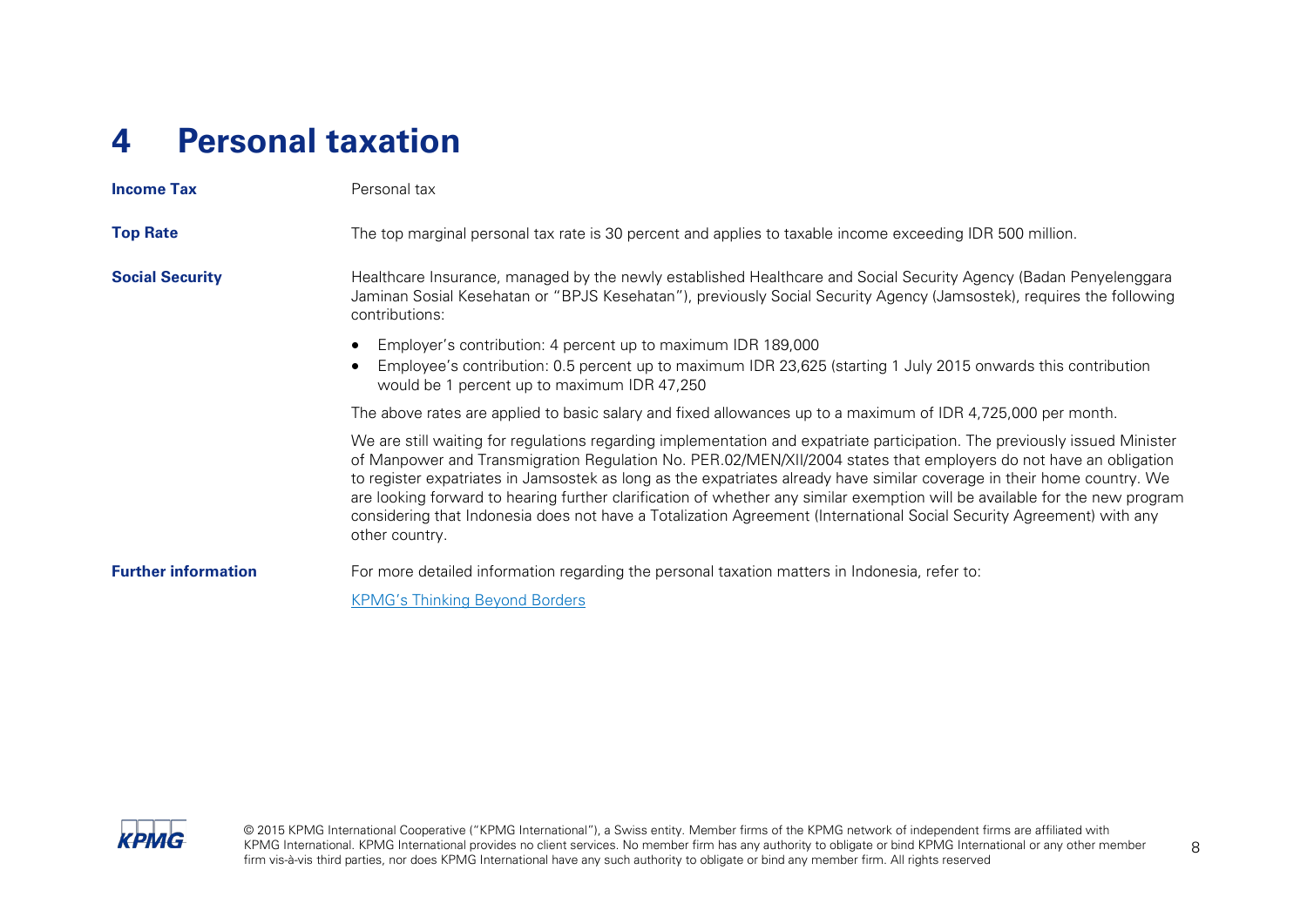## <span id="page-10-0"></span>**5 Other Taxes**

| <b>Customs duty</b>                | Customs duties are imposed on items imported into Indonesia, generally on an ad valorem basis.                                                                                                                                                                                                                                                                                                                                                                             |
|------------------------------------|----------------------------------------------------------------------------------------------------------------------------------------------------------------------------------------------------------------------------------------------------------------------------------------------------------------------------------------------------------------------------------------------------------------------------------------------------------------------------|
|                                    | Duties are payable based on the Harmonized System (HS) classification. Duties are based on the cost, insurance and<br>freight (CIF) value of the imported item and, in general, are imposed at rates of zero percent to 20 percent for most<br>goods, 25 percent to 80 percent for cars, and 170 percent for alcoholic drinks. The Indonesian customs procedures are<br>based upon General Agreement on Tariffs and Trade (GATT) principles.                               |
| <b>Excise duty</b>                 | Excise duties are levied on specific products whose consumption is restricted or controlled, namely alcoholic beverages<br>and tobacco products.                                                                                                                                                                                                                                                                                                                           |
| <b>Stamp duty</b>                  | A stamp duty tax of either IDR 3,000 or IDR 6,000 is charged on certain documents such as receipts, agreements,<br>powers of attorney and other legal documents.                                                                                                                                                                                                                                                                                                           |
| <b>Tax on land and buildings</b>   | This is a tax levied on the holding of land or buildings within Indonesia. The tax authority, or in practice - delegated<br>regional authorities, will initially determine who the taxpayer is and issue a 'report on the tax object' to that property.<br>Normally, the owner is responsible for paying the tax due.                                                                                                                                                      |
|                                    | Tax is currently imposed at 20 percent or 40 percent of the full statutory rate, which is 0.5 percent of the sales value of<br>the tax object. Thus, the actual tax rate is 0.1 percent or 0.2 percent. The sales value is the actual transaction price or, in<br>the absence of a transaction, the price of a similar object can be used. The law provides that the sales value is to be fixed<br>every three years, except for certain areas where it is fixed annually. |
| <b>Property title transfer tax</b> | A transfer tax is payable on every transfer of title of land, or land and buildings. The taxpayer is the recipient of the rights.<br>The tax is five percent of the transfer price and there is a non-taxable amount of IDR 60 million. The amount to be taxed<br>is the acquisition cost. If the deemed sale value determined for land and buildings tax purposes is higher, that amount<br>will be used as the basis for the transfer tax.                               |
|                                    | Certain reductions and exemptions apply.                                                                                                                                                                                                                                                                                                                                                                                                                                   |
| <b>Regional and local taxes</b>    | Regional and local taxes include: entertainment tax, advertisement tax, motor vehicle taxes, hotel and restaurant tax,<br>street lighting tax, and tax on the use of underground and surface water.                                                                                                                                                                                                                                                                        |

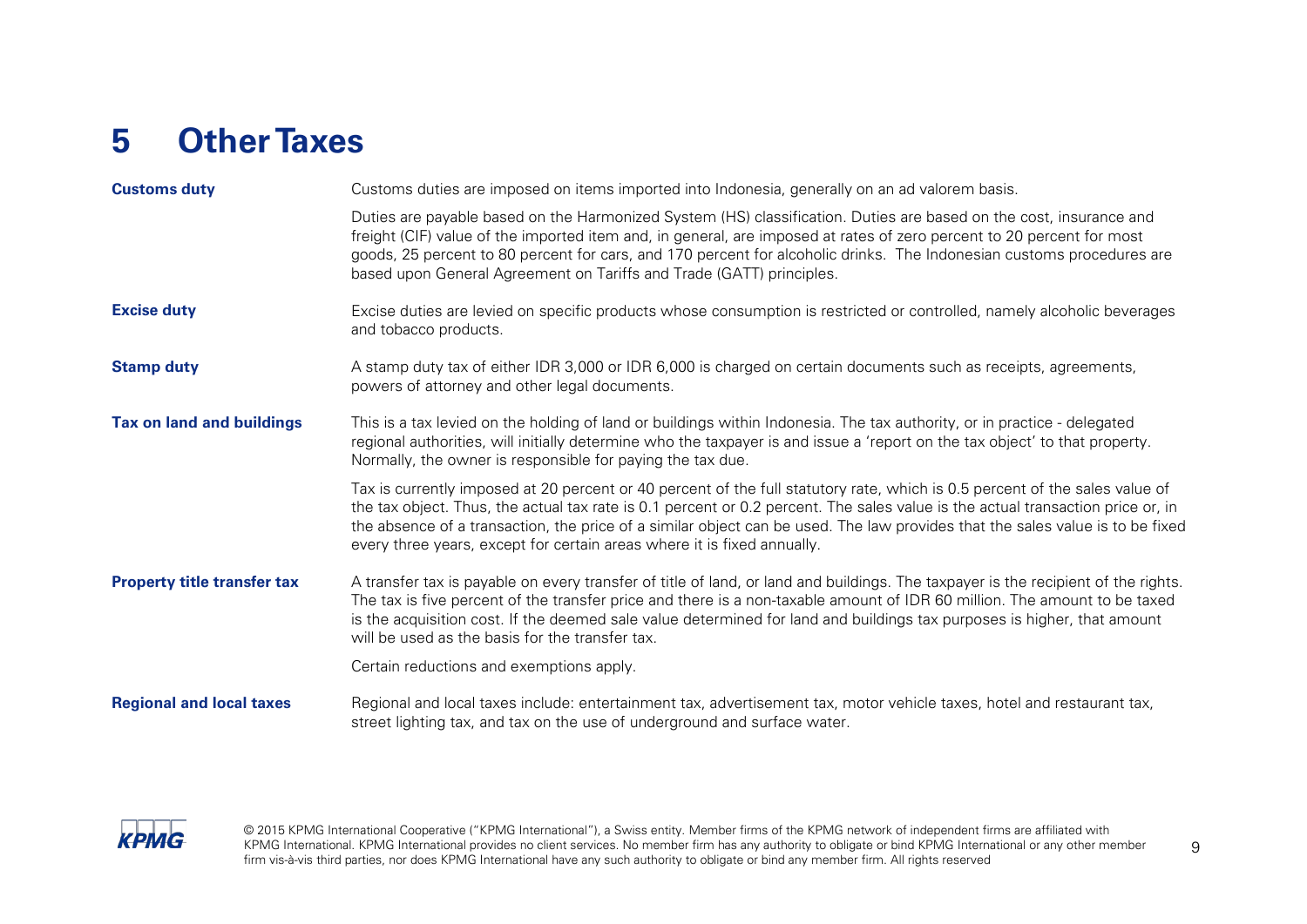### <span id="page-11-0"></span>**6 Free Trade Agreements**

- **In force** The ASEAN Trade in Goods Agreement (ATIGA)
	- ASEAN Australia New Zealand Free Trade Agreement
	- ASEAN China Free Trade Agreement
	- ASEAN India Free Trade Agreement
	- ASEAN Republic of Korea Free Trade Agreement
	- Indonesia Japan Free Trade Agreement / Indonesia Japan Economic Partnership Agreement (IJEPA)
	- Indonesia Pakistan Free Trade Agreement

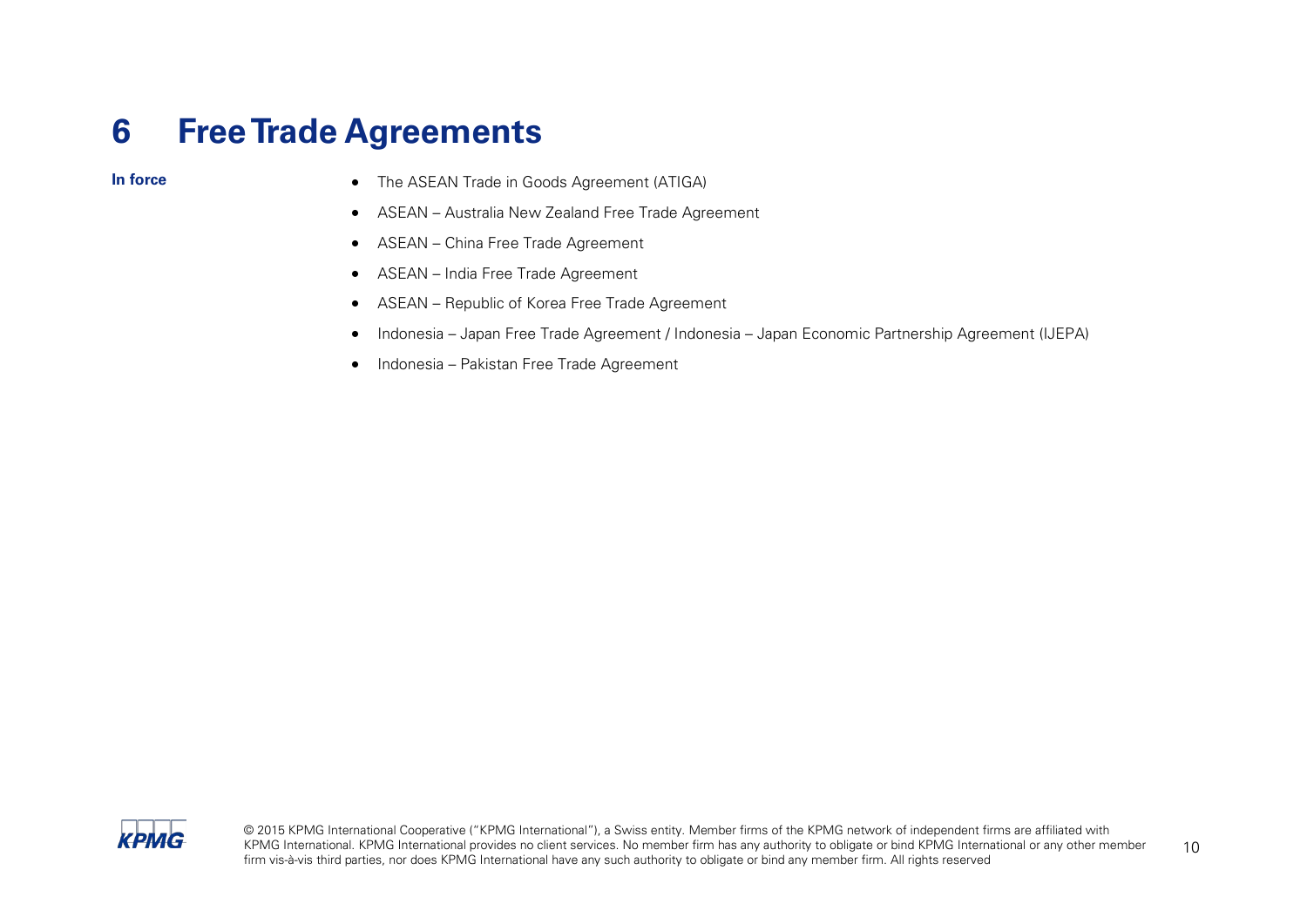## <span id="page-12-0"></span>**7 Tax Authority**

**Tax Authority [Direktorat Jenderal Pajak](http://www.pajak.go.id/)** 

**Tax audit activity** The tax authority predominantly adopts a risk based approach to the selection of returns for audit, and can also select candidates for audit by random selection. Refunds of tax will usually result in a tax audit being opened. Most listed companies are subject to an annual tax audit.

> A typical tax audit commences with a site visit followed by submitting all the required information. The tax auditor will also ask questions and require additional documents for the taxpayer's response, including reconciliations between the tax returns and the financial statements. Audits into any given return generally last 12 months.

> The tax authority's approach to tax audits is largely a manual approach, including detailed consideration of invoices and key documents.

Key focus areas for the tax authority in tax audits conducted in recent years have included:

- **Transfer pricing**
- **Deductibility of expenses and taxability of income**
- **Compliance with withholding tax obligation**
- **•** Compliance with VAT obligation

**Appeals** If there is any dispute with the tax assessments, a taxpayer is allowed to file an objection. A taxpayer can then submit an appeal to the Tax Court on the disputed tax audit results. Each process will take 12 months to complete, but an appeal process can be extended further.